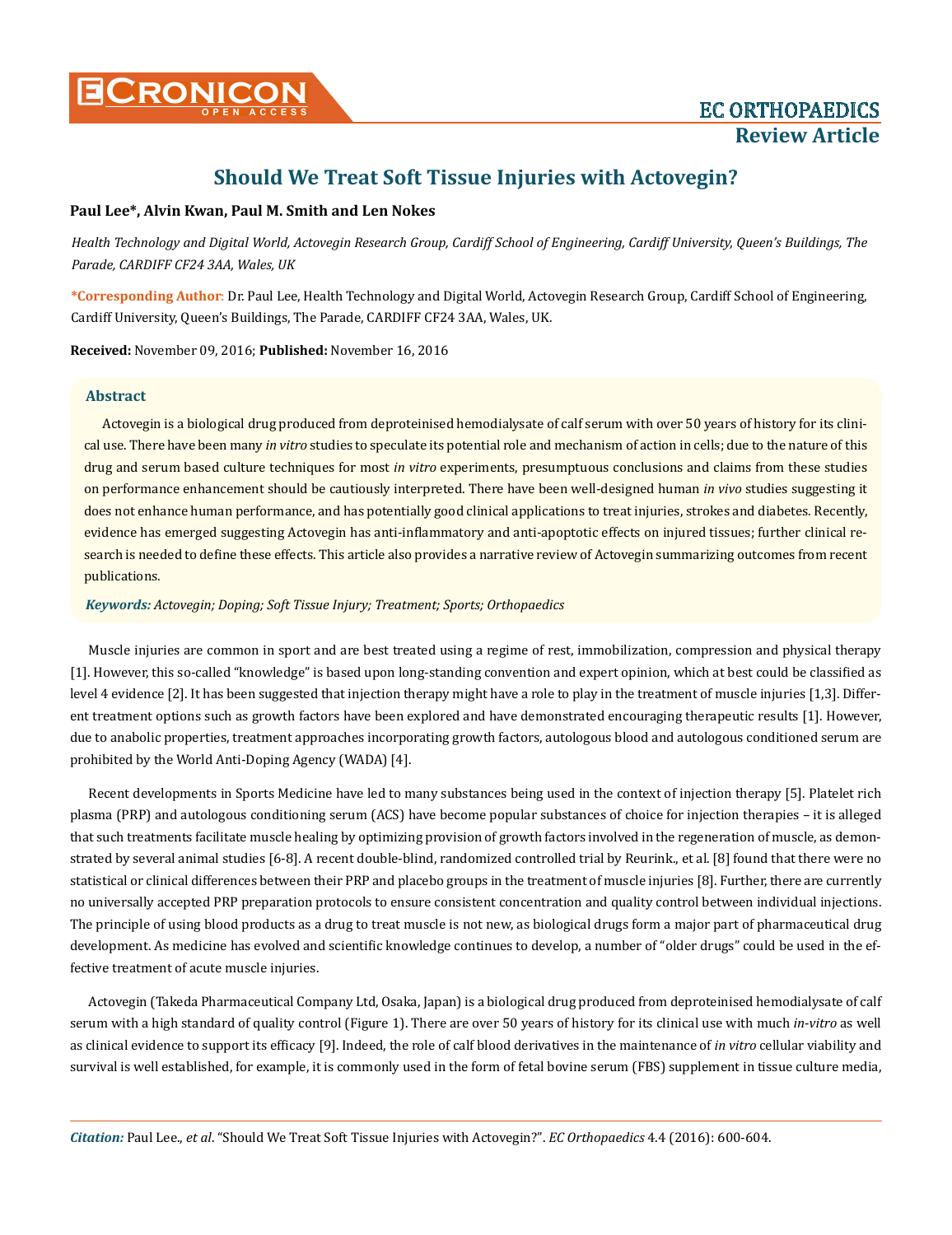and the success of many *in-vitro* experiments is dependent on the batch of FBS employed. Therefore, Actovegin can be viewed as a highly controlled and approved form of FBS with an excellent clinical track record for use in human participants.

As noted above, the active component(s) and mechanisms of action of Actovegin have yet to be identified. There is limited supporting evidence concerning the role it might play in the treatment of muscle injuries, and there is no objective evidence pertaining to its properties as an ergogenic aid. Several published clinical studies have investigated its role in muscle injuries with promising results [10,11]. Anecdotally, an unpublished case series with Dr. Hans-Wilhelm Müller-Wohlfahrt's Actovegin, that used a mixture injection regimen, seems to have produced encouraging results, and many high-profile athletes have endorsed the use of Actovegin for the treatment of muscle injuries. Recently, Lee., *et al.* reported on the effects of standalone Actovegin injection therapy, which reduced return to play time in injured, professional footballers [10].

Actovegin has recently received a great deal of media attention in the field of Sports Medicine. In addition to its use in the treatment of injury, many anecdotal testimonies have suggested that Actovegin is ergogenic, and has the potential to improve athletic performance. In December 2000, the International Olympic Committee (IOC) banned Actovegin under the classification of blood-doping agents. However, two months later the IOC lifted the ban as no indisputable evidence demonstrated that Actovegin had ergogenic properties [12]. In a study with 567 diabetic patients, no improvement of muscle strength or condition was found after treatment with Actovegin infusion for 160 days [13]. A more recent study by Lee., *et al*. [14] provided definitive evidence that Actovegin does not have the potential to enhance athletic performance. These investigators performed a blinded, crossover peak aerobic capacity study in healthy human participants with intravenous Actovegin compared to placebo saline solution as well as a baseline control. No significant differences were observed in peak values for aerobic power, blood lactate concentration and blood glucose concentration. Additionally, values of gross and net efficiency, and calorific energy equivalents associated with VO<sub>2</sub> were similar [14].Their results, therefore, confirmed that a maximum, permitted intravenous dose of Actovegin did not improve human peak aerobic capacity [14]. Currently, intravenous and intramuscular injections of Actovegin are permitted during training and competition according to the latest search in the Global Drug Reference Online, which is approved by UK Anti-Doping (UKAD), the Canadian Centre for Ethics in Sport (CCES), the United States Anti-Doping Agency (USADA) and WADA [4,15].

As a deproteinised hemodialysate, Actovegin does not contain peptide, growth factors or hormone-like substances [16]. Many studies have attempted to identify the active ingredients in Actovegin, but have been unsuccessful. Studies *in vitro* have suggested that Actovegin promotes oxidative metabolism and shifts the redox-balance of cells in the direction of oxidized substrates, which might protect against hypoxic cell injury [16]. The most important goal of any post-ischaemic therapeutic strategy is the early interruption of the process of cell-damaging events and, ultimately, the avoidance of cell death. Because Actovegin promotes oxidation and energy production, its efficacy was assumed to benefit post-ischaemic metabolic events. However, current experimental results from a series of studies with human macrophages by the authors using RT-PCR and flow cytometry have tentatively demonstrated a possible role of Actovegin as an anti-inflammatory agent: this is consistent with the finding that Actovegin can reduce recovery time in mild muscle injuries. Furthermore, incubation of human muscle biopsies with Actovegin resulted in the up-regulation of a number of genes including the anti-apoptotic gene TNFRSF1b. Of course, more research would be required to ascertain the biological roles of Actovegin in inflammation and cell survival, but these authors' work has indicated additional roles of Actovegin not directly related to cellular metabolism.

Søndergård., *et al*. [17] suggested in their *in vitro* study with human skeletal tissue, that Actovegin can affect mitochondrial oxidative function which is similar to many other *in vitro* studies with different cell types. However, they also made unsubstantiated, speculative claims that this finding could be translated to performance enhancement in humans. The muscle cells in their experiment were treated with a cocktail of chemicals as well as a cytotoxic detergent, saponin, which damages the cells' membrane [18]. Saponin is extremely poisonous to marine creatures, and it can be used as a cytotoxic chemotherapy drug in the treatment of cancers with major side effects [19]. It stimulates both the Th1 immune response and the production of cytotoxic T-lymphocytes, with the serious side-effects of haemolysis of the cells [19]. Clinically, saponin has been used in clinical trials but toxicity associated with sterol complexation remains a major problem [18,19]. Therefore, the experiment performed by Søndergård., *et al.* [17] should be viewed as an *in vitro* cell membrane injury study,

601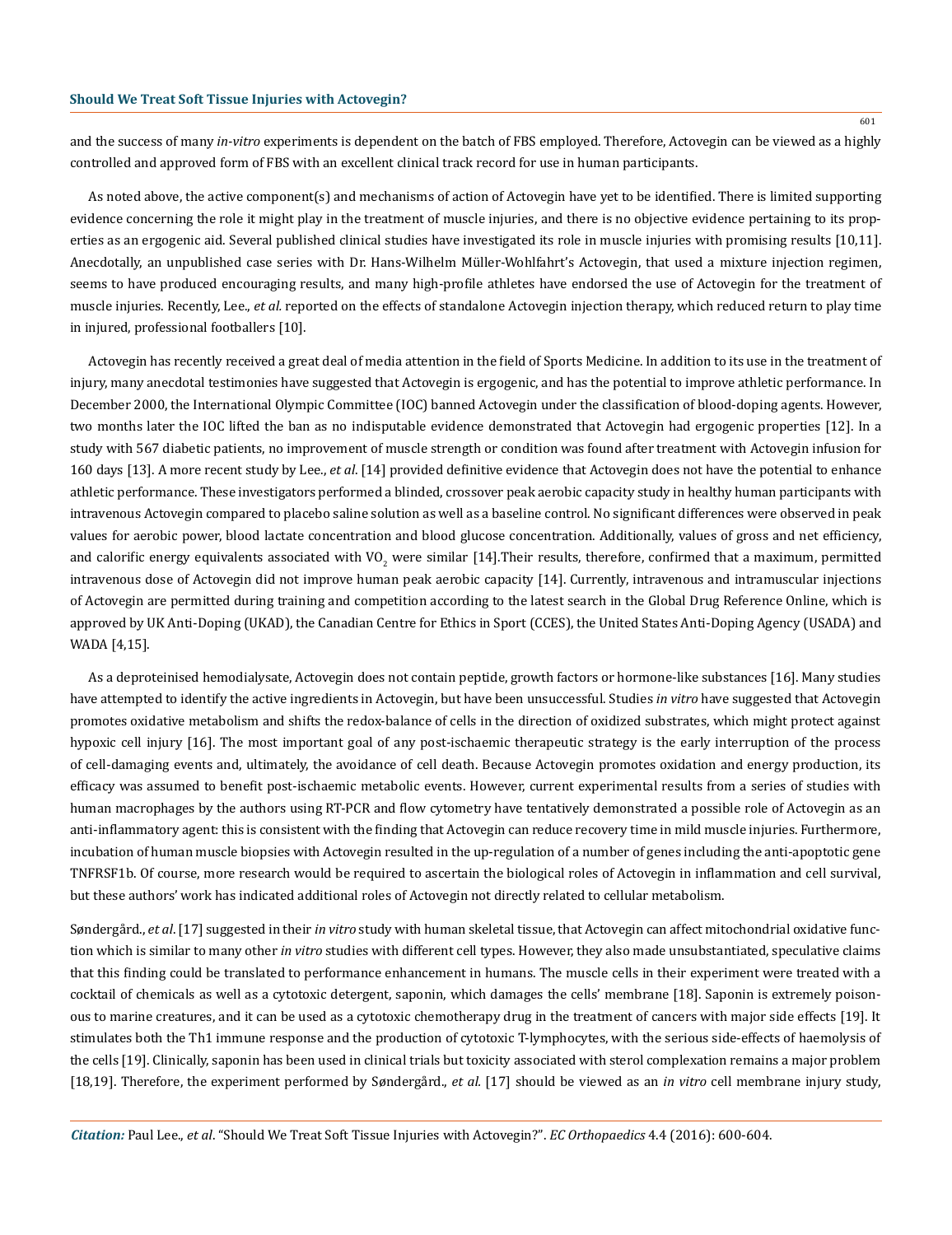602

similar to the scenario of grade I or II muscle injuries, but most certainly should not be interpreted as a performance-based study. As mentioned earlier, work *in vivo* by Lee., *et al.* [14] has shown Actovegin did not improve human peak aerobic capacity. Therefore, the *in vitro* finding from Søndergård., *et al*. [18] will not necessarily translate to an improve performance in terms of aerobic capacity in humans. Nevertheless, results from this study were interesting as they suggested Actovegin had an effect on injured human muscle tissue, which further supports the clinical use of intramuscular Actovegin injections therapy for injuries as used by Lee., *et al*. in their clinical study using a group of professional footballers [10].

Although the exact mechanism of action of this biological drug is yet to be fully understood, recent *in vitro* studies suggest that it has a positive effect on different injured cell types ranging from neuroblastoma cells [20], neutrophils [21] and renal cells [22]. It is clear that Actovegin is not a performance enhancing substance, but has an excellent profile to promote cell repair [9,23]. Further scientific effort of this drug should, therefore, be focused on its application in clinical medicine such as the ARTEMIDA study in patients with post-stroke cognitive impairment [24], wound healing and in the treatment of skeletal muscle injuries [9].

The use of intramuscular Actovegin injections in the treatment of muscle tears was first published by Pfister and Koller [11]. Their partially blinded, case control study included 103 patients, and demonstrated a reduction in recovery time from 8.3 weeks for the control group to 5.5 weeks in their treatment group [11]. However, patients in this study were recruited from a wide variety of sports and at different competitive levels. A criticism of this study relates to the fact that the treatment regimen and rehabilitation protocols employed were not fully standardised, and Actovegin was mixed with local anaesthetics before being injected; it is, therefore, possible that this would have altered the pharmacodynamics and pharmacokinetics of the drug. The final outcomes were based on subjective observations made by patients and clinicians, and there were no objective pre-injury data to compare outcome characteristics to. Lee., et al. [10] published a study associated with the intramuscular injection of Actovegin used to treat grade I hamstring injuries. Players in the Actovegin treatment group were able to return to play 8 days earlier compared to physiotherapy alone  $(P = 0.033)[10]$ . The patients in this study were professional football players from the same club, hence their physical fitness was comparable and the rehabilitation protocol used was standardised [10].

It is evident, that Actovegin has been clinically used for more than 60 years, and it is evident that the oral, topical, intravenous and intramuscular administration of the drug is safe [9]. Many official governing bodies including WADA, UKAD, CCES and USADA do not prohibit its use. However, it should be noted that Actovegin is not on the British National Formulary and Medicines and Healthcare products Regulatory Agency in the UK, and the Food and Drug Administration in the USA has not approved its use.

The career lifespan of a professional athlete is often short lived, and a shortened recovery time could translate to increased game play and benefit to the team and club. Due to the unique relationship between sports physicians and athletes, individuals are often under pressure to seek the latest "active" or "cutting edge" treatments [2], and athletes are often not interested in being part of a Clinical Trial. Therefore, it is not always possible to recruit a large sample of participants who are professional athletes. There is also much publicity about the use of Actovegin as an ergogenic aid, but such assumptions are founded on speculative and questionable anecdotal evidence. Actovegin is not licensed to treat muscle or soft tissue injuries, and the evidence relating to its effectiveness in this regard is limited. Critics have suggested that Actovegin is nothing more than "snake oil"[2]. Nevertheless, there is published evidence demonstrating its potential for clinical efficacy and safety [13,10,24].

Sport-related muscle injuries are very common, and result in significant morbidity and time lost from training and competitions. Recently, a number of novel treatment options have appeared in the market place. The use of platelet-rich plasma (PRP) and Actovegin has attracted significant interest in Sports Medicine. Although evidence is limited for both of these substances, PRP has received many so-called "expert opinions" and its use has been encouraged. In contrast, views associated with the use of Actovegin are somewhat more tainted, but with the exception of subjective, anecdotal opinion, there is no clear evidence that Actovegin has any ergogenic qualities. Evidence based medicine is an important aspect in modern medicine; we must not reject treatment base on limited evidence. However,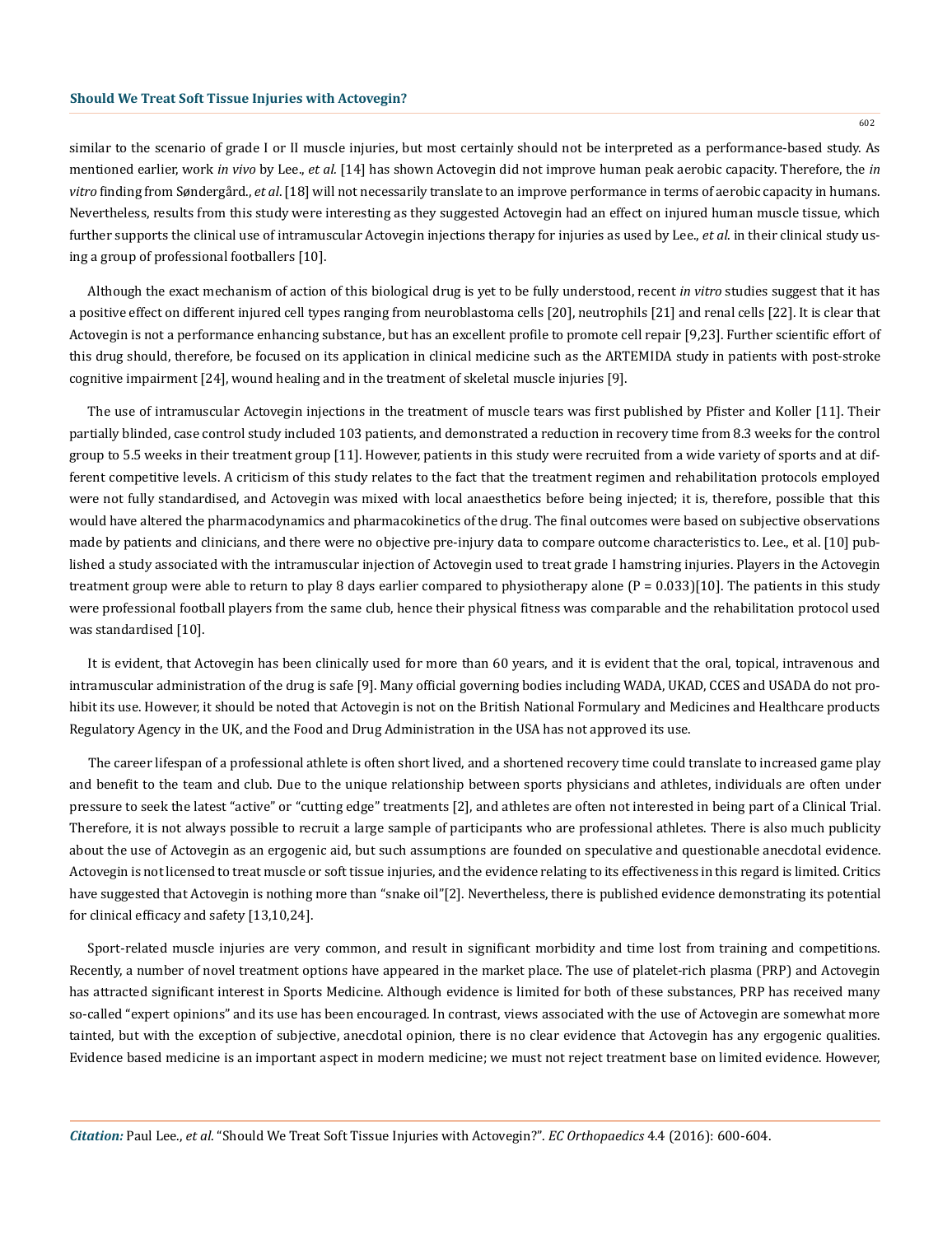we should be cautious in our consideration and interpretation of available evidence, strike a balance between potential risk and benefit associated with treatment, and tailor the use of any therapeutic intervention to the individual athlete's needs.

## **Acknowledgments**

No financial support, financial interest or benefit is received for this work by any of the authors.

## **Bibliography**

- 1. Laupheimer MW., *et al*[. "Injection therapies in muscle injuries: A systematic review".](http://www.tandfonline.com/doi/abs/10.1179/1753614615Z.000000000114?journalCode=yimm20) *International Musculoskeletal Medicine* 37.4 [\(2015\): 170-177.](http://www.tandfonline.com/doi/abs/10.1179/1753614615Z.000000000114?journalCode=yimm20)
- 2. Franklyn-Miller A., *et al*[. "Sports and exercise medicine--specialists or snake oil salesmen?".](https://www.ncbi.nlm.nih.gov/labs/articles/19948530/) *British Journal of Sports Medicine* 45.2 [\(2011\): 83-84.](https://www.ncbi.nlm.nih.gov/labs/articles/19948530/)
- 3. Orchard JW., *et al*[. "The early management of muscle strains in the elite athlete: best practice in a world with a limited evidence basis".](https://www.ncbi.nlm.nih.gov/pubmed/18334622) *[British Journal of Sports Medicine](https://www.ncbi.nlm.nih.gov/pubmed/18334622)* 42.3 (2008): 158-159.
- 4. "Prohibited List 2016". *[World Anti-Doping Agency](https://www.wada-ama.org/en/what-we-do/prohibited-list)* (2016).
- 5. [Maffulli N. "Republished editorial: Autologous blood products in musculoskeletal medicine".](http://bjsm.bmj.com/content/48/18/1392.extract) *British Journal of Sports Medicine* 48.18 [\(2014\): 1392-1393.](http://bjsm.bmj.com/content/48/18/1392.extract)
- 6. Moraes VY., *et al*[. "Platelet-rich therapies for musculoskeletal soft tissue injuries".](https://www.ncbi.nlm.nih.gov/pubmed/24363098) *The Cochrane database of systematic Reviews* 4 [\(2014\): CD010071.](https://www.ncbi.nlm.nih.gov/pubmed/24363098)
- 7. [Mosca MJ and Rodeo SA. "Platelet-rich plasma for muscle injuries: game over or time out?".](https://www.ncbi.nlm.nih.gov/pubmed/25715983) *Current Reviews in Musculoskeletal Medicine* [8.2 \(2015\): 145-153.](https://www.ncbi.nlm.nih.gov/pubmed/25715983)
- 8. Reurink G., *et al*[. "Rationale, secondary outcome scores and 1-year follow-up of a randomised trial of platelet-rich plasma injections](https://www.ncbi.nlm.nih.gov/pubmed/25940636) [in acute hamstring muscle injury: the Dutch Hamstring Injection Therapy study".](https://www.ncbi.nlm.nih.gov/pubmed/25940636) *British Journal of Sports Medicine* 49.18 (2015): [1206-1212.](https://www.ncbi.nlm.nih.gov/pubmed/25940636)
- 9. Buchmayer F., *et al*[. "Actovegin\(R\): a biological drug for more than 5 decades".](https://www.ncbi.nlm.nih.gov/pubmed/21404144) *Wien Med Wochenschr* 161.3-4 (2011): 80-88.
- 10. Lee P., *et al*[. "Our experience on Actovegin, is it cutting edge?".](https://www.ncbi.nlm.nih.gov/pubmed/21271496) *International Journal of Sports Medicine* 32.4 (2011): 237-241.
- 11. [Pfister A and Koller W. "\[Treatment of fresh muscle injury\]".](https://www.ncbi.nlm.nih.gov/pubmed/2193424) *Sportverletz Sportschaden* 4.1 (1990): 41-44.
- 12. Tsitsimpikou C., *et al*[. "Medication use by athletes at the Athens 2004 Summer Olympic Games".](https://www.ncbi.nlm.nih.gov/pubmed/19124981) *Clinical Journal of Sport Medicine* 19.1 [\(2009\): 33-38.](https://www.ncbi.nlm.nih.gov/pubmed/19124981)
- 13. Ziegler D., *et al*[. "Treatment of symptomatic polyneuropathy with actovegin in type 2 diabetic patients".](https://www.ncbi.nlm.nih.gov/pubmed/19470838) *Diabetes Care* 32.8 (2009): [1479-1484.](https://www.ncbi.nlm.nih.gov/pubmed/19470838)
- 14. Lee P., *et al*[. "No effect of intravenous Actovegin\(R\) on peak aerobic capacity".](https://www.ncbi.nlm.nih.gov/pubmed/22318562) *International Journal of Sports Medicine* 33.4 (2012): [305-309.](https://www.ncbi.nlm.nih.gov/pubmed/22318562)
- 15. [The Global Drug Reference Online. Global DRO \(2016\).](http://www.globaldro.com/Home)

603